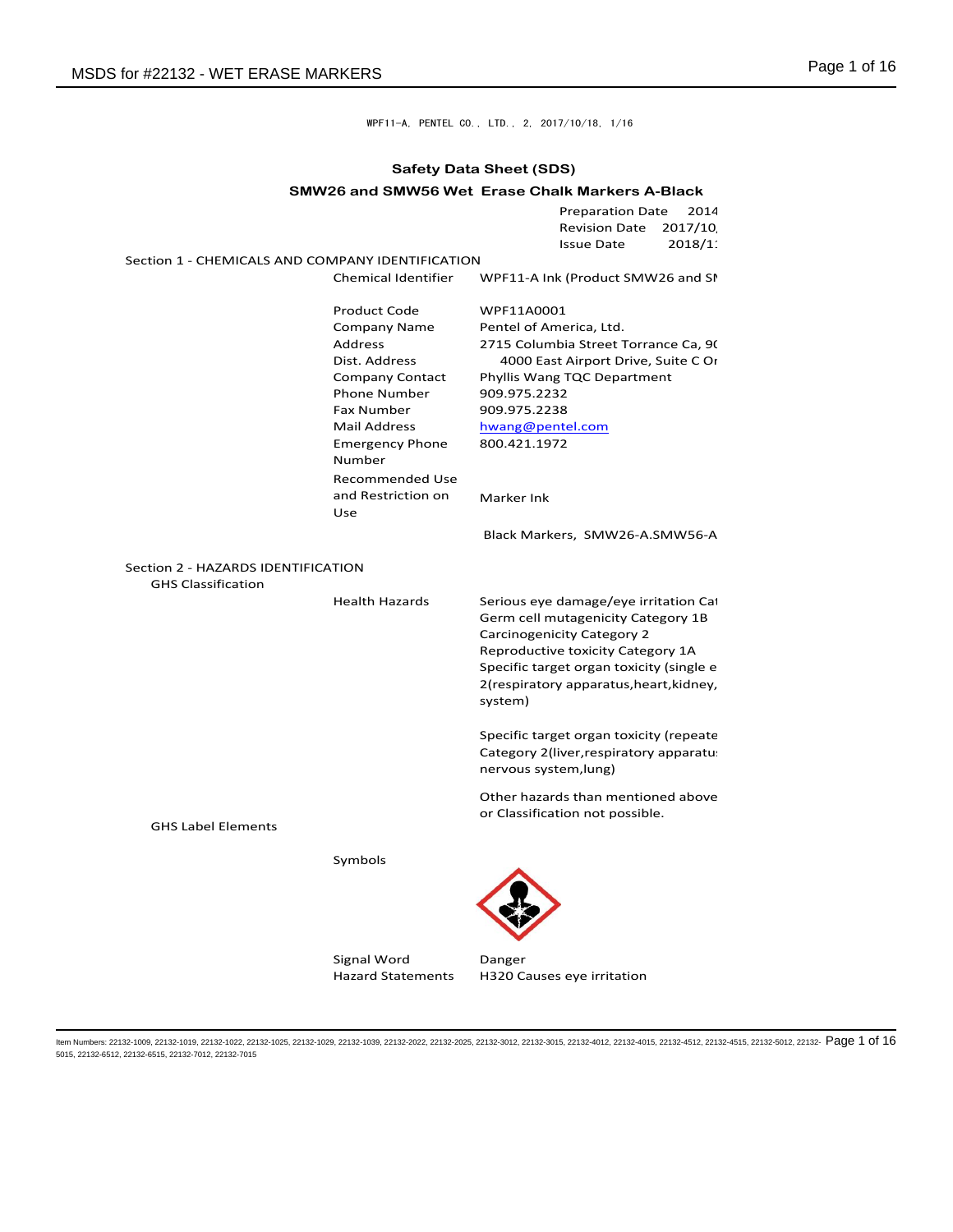WPF11-A, PENTEL CO., LTD., 2, 2017/10/18, 2/16

|                                                      | H340 May cause genetic defects<br>H351 Suspected of causing cancer<br>H360 May damage fertility or the unk<br>H371 May cause damage to respirato<br>apparatus, heart, kidney, central nervo |
|------------------------------------------------------|---------------------------------------------------------------------------------------------------------------------------------------------------------------------------------------------|
|                                                      | H373 May cause damage to liver, resp<br>apparatus, heart, central nervous syste<br>prolonged or repeated exposure                                                                           |
| Precautionary<br>Statements                          |                                                                                                                                                                                             |
| Prevention<br>Precautionary<br>Statements            | Obtain special instructions before use                                                                                                                                                      |
|                                                      | Do not handle until all safety precauti<br>read and understood.(P202)                                                                                                                       |
|                                                      | Do not breathe mist, vapours and spr                                                                                                                                                        |
|                                                      | Wash hand thoroughly after handling<br>Wash eye thoroughly after handling.(<br>Do not eat, drink or smoke when usin<br>product.(P270)                                                       |
|                                                      | Wear protective gloves. (P280)                                                                                                                                                              |
| Response<br>Precautionary<br>Statements              | IF IN EYES: Rinse cautiously with wat<br>minutes. Remove contact lenses, if p<br>do. Continue rinsing.(P305+P351+P3.                                                                        |
|                                                      | IF exposed or concerned: Get medica<br>attention.(P308+P313)                                                                                                                                |
|                                                      | Get medical advice and attention if yo<br>unwell.(P314)                                                                                                                                     |
|                                                      | If eye irritation persists: Get medical<br>attention.(P337+P313)                                                                                                                            |
| Statements                                           | Storage Precautionary Store locked up.(P405)                                                                                                                                                |
| Disposal<br>Precautionary<br><b>Statements</b>       | Dispose of contents and container in<br>local, regional and national regulatior<br>specified).(P501)                                                                                        |
| Section 3 - COMPOSITION / INFORMATION ON INGREDIENTS |                                                                                                                                                                                             |
| Distinction of Substance or                          | Mixture                                                                                                                                                                                     |

Mixture

| Chemical Name or Generic   Concentration or Its |        | Formula | ENCS No./ISHL No. |          |
|-------------------------------------------------|--------|---------|-------------------|----------|
| Name                                            | Ranges |         | <b>ENCS No.</b>   | ISHL No. |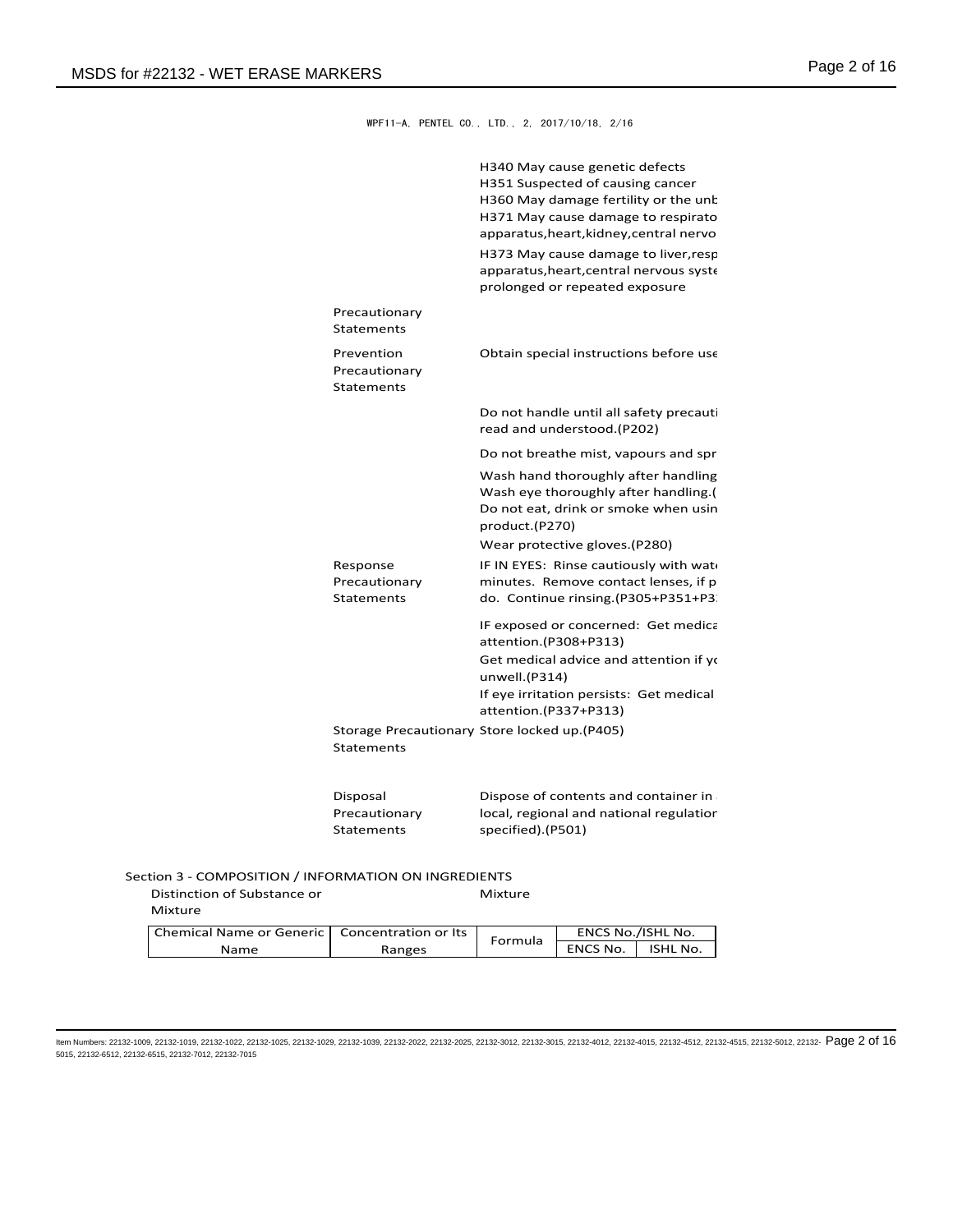| Carbon black (C.I.Pigment 4.62%<br>Black 7)                                                    |       |                                            | $(5)-$<br>$3328(5)-$<br>5222                                                                                             | Existing    |
|------------------------------------------------------------------------------------------------|-------|--------------------------------------------|--------------------------------------------------------------------------------------------------------------------------|-------------|
| Titanium dioxide<br>(C.I.Pigment White 6)                                                      | 5.27% | TiO <sub>2</sub>                           | $(1)$ -558, (5)- Existing<br>5225                                                                                        |             |
| Ethanol                                                                                        | 1.48% | CH3CH2OH (2)-202                           |                                                                                                                          | Existing    |
| Isopropanol                                                                                    | 0.74% | CH3CH(OH) (2)-207<br>CH <sub>3</sub>       |                                                                                                                          | $2-(8)-319$ |
| Ethylene glycol                                                                                | 2.78% | HOCH2CH2 (2)-230<br>OН                     |                                                                                                                          | Existing    |
| Impurities and/or<br><b>Stabilizing Additives which</b><br>Contribute to the<br>Classification |       |                                            | No information available                                                                                                 |             |
| Section 4 - FIRST AID MEASURES<br>Inhalation                                                   |       | breathing.                                 | If breathing is difficult, move affected<br>open air. Keep him or her at rest to al                                      |             |
|                                                                                                |       |                                            | Get medical advice and attention if yo                                                                                   |             |
| <b>Skin Contact</b>                                                                            |       |                                            | Wash with plenty of soap and water.                                                                                      |             |
|                                                                                                |       | attention.                                 | If skin irritation or rash occurs, get me                                                                                |             |
| Eye Contact                                                                                    |       | Continue rinsing.<br>treatment and advice. | Rinse cautiously with water for severa<br>Remove contact lenses, if present and<br>When the ocular stimulation lasts, Se |             |
| Ingestion                                                                                      |       |                                            | Rinse mouth. Do NOT induce vomiting<br>Get medical advice and attention if yo                                            |             |
| Section 5 - FIRE FIGHTING MEASURES                                                             |       |                                            |                                                                                                                          |             |
| Extinguishing Media                                                                            |       |                                            | Dry chemicals, CO2, water spray or re                                                                                    |             |

## WPF11-A, PENTEL CO., LTD., 2, 2017/10/18, 3/16

Section 6 - ACCIDENTAL RELEASE MEASURES Environmental Precautions

Pay attention not to cause the influer environment by discharging into river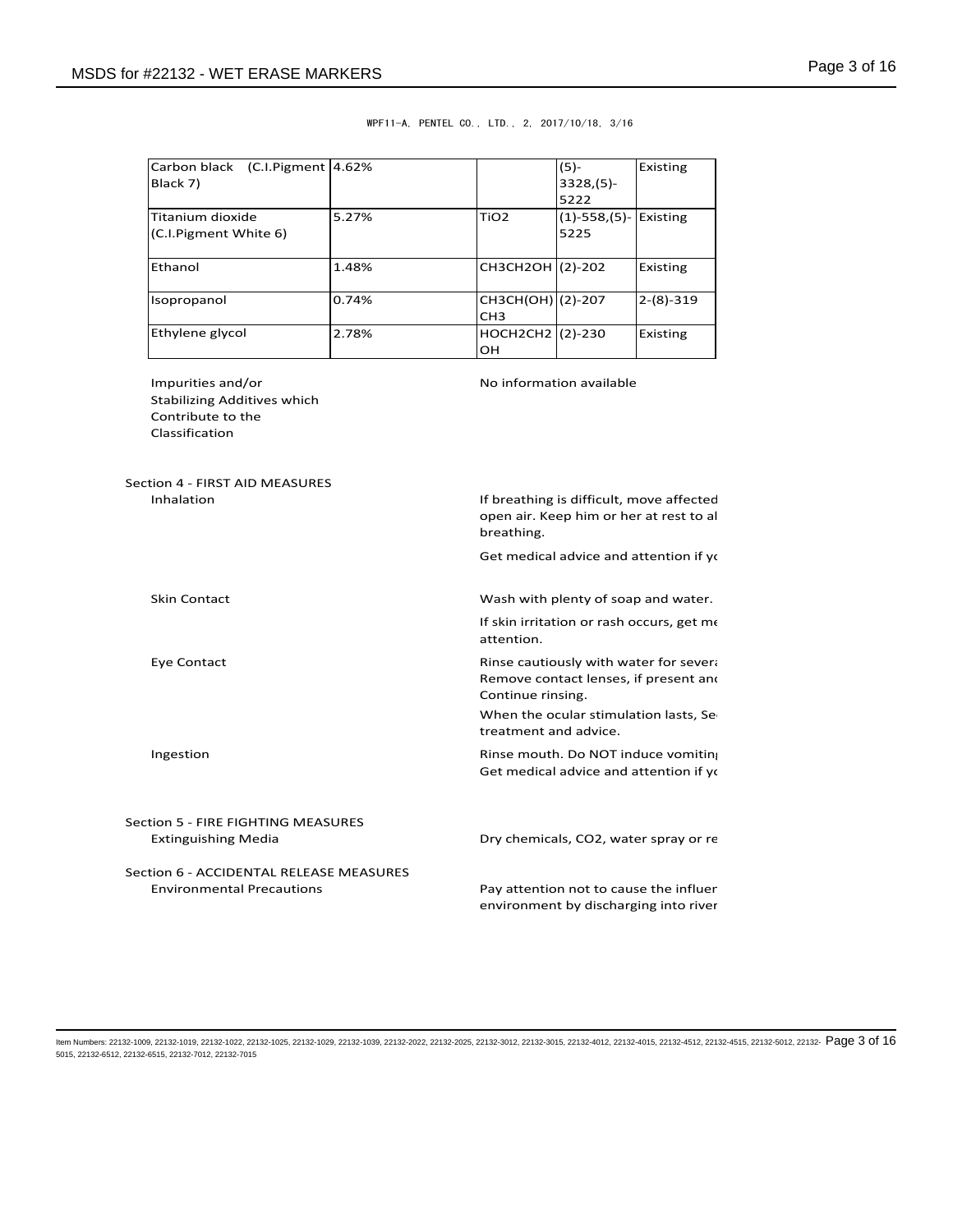WPF11-A, PENTEL CO., LTD., 2, 2017/10/18, 4/16

|                                                       |                                                  | This product is water pollutant and sh<br>from contaminating soil or from ente<br>drainage systems and bodies of wate   |  |
|-------------------------------------------------------|--------------------------------------------------|-------------------------------------------------------------------------------------------------------------------------|--|
| Methods and Equipment<br>for Containment and          |                                                  | Vacuum or sweep up material and pla<br>container.                                                                       |  |
| Cleaning un                                           |                                                  | Absorb spill with inert material (e.g.,<br>then place in a chemical waste contai                                        |  |
|                                                       |                                                  | After removal, flush contaminated an<br>water.                                                                          |  |
| <b>Prevention Measures for</b><br>Secondary Accidents |                                                  | Prevent flowing into drain, sewage, b<br>closed area.                                                                   |  |
|                                                       |                                                  | Remove thoroughly since the smooth<br>surface will be formed on the floor.                                              |  |
| Section 7 - HANDLING AND STORAGE                      |                                                  |                                                                                                                         |  |
| Handling                                              | <b>Technical Measures</b>                        | Provide ventilation system and use ne<br>protective equipment as described in<br><b>EXPOSURE CONTROLS / PERSONAL PI</b> |  |
|                                                       | <b>Precautions for Safe</b><br>Handling          | Wash hand thoroughly after handling                                                                                     |  |
|                                                       |                                                  | Avoid contact with eyes.<br>Avoid swallowing.                                                                           |  |
|                                                       | Incompatible<br>Substances or<br><b>Mixtures</b> | Protect from high temperature and d<br>Prevents Handling of Refer to "Section 10 - STABILITY AND                        |  |
|                                                       | Specific Hygiene<br><b>Measures</b>              | Wash hand thoroughly after handling                                                                                     |  |
| <b>Storage Precautionary</b><br><b>Statements</b>     | <b>Conditions for Safe</b><br>Storage            | The storage facility should be provide<br>lighting, lighting equipment, and vent<br>handle dangerous goods.             |  |
|                                                       |                                                  | Refer to "Section 10 - STABILITY AND                                                                                    |  |
|                                                       |                                                  | Have containers keep away from dire<br>heat.                                                                            |  |
|                                                       |                                                  | Keep away from heat.<br>Store locked up.                                                                                |  |
|                                                       | Material Used in                                 | Packaging materials and containers a<br>Packaging/Containers but use sturdy and closed-type contai                      |  |

Section 8 - EXPOSURE CONTROLS / PERSONAL PROTECTION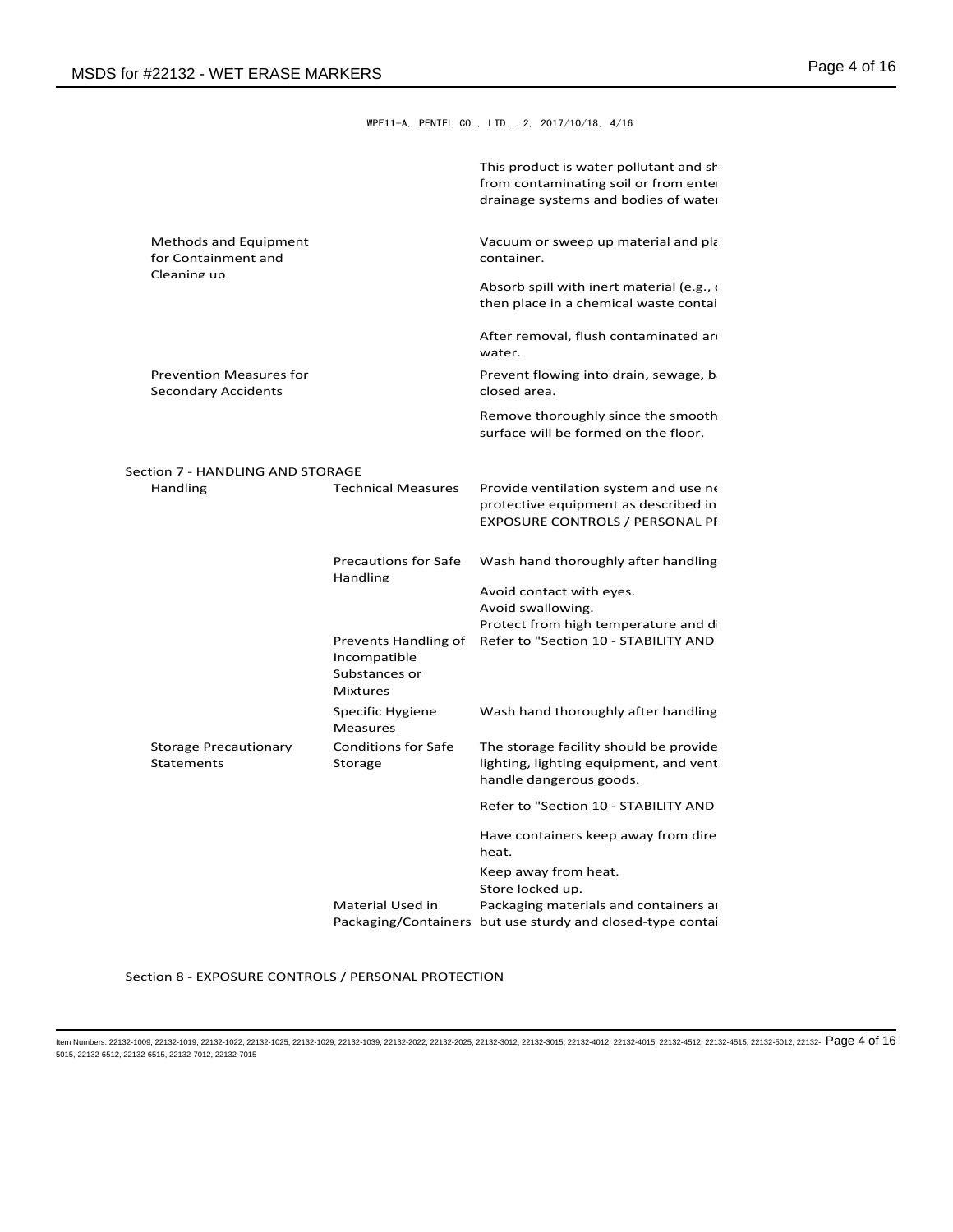WPF11-A, PENTEL CO., LTD., 2, 2017/10/18, 5/16

| <b>Engineering Controls</b> |  |  |  |  |
|-----------------------------|--|--|--|--|
|-----------------------------|--|--|--|--|

| <b>Engineering Controls</b> |                        | Good general ventilation should be su<br>airborne levels. |
|-----------------------------|------------------------|-----------------------------------------------------------|
| <b>Personal Protective</b>  | Respiratory            | Use personal respiratory equipment a                      |
| Equipment                   | Protection             |                                                           |
|                             | <b>Hand Protection</b> | Use personal gloves as required.                          |
|                             | Eye Protection         | Use personal eye protection as requir                     |
|                             | Skin and Body          | Use personal protective clothing and                      |
|                             | Protection             | required.                                                 |

## Section 9 - PHYSICAL AND CHEMICAL PROPERTIES

| Appearance                            | <b>Physical State</b> | liquid            |
|---------------------------------------|-----------------------|-------------------|
|                                       | Form                  | liquid            |
|                                       | Colour                | black             |
| Odour                                 |                       | odorless          |
| Odour threshold                       |                       | No data available |
| pН                                    |                       | No data available |
| <b>Melting Point/Freezing</b>         |                       | No data available |
| Point                                 |                       |                   |
| Initial Boiling Point and             |                       | No data available |
| <b>Boiling Ranges</b>                 |                       |                   |
| <b>Flash Point</b>                    |                       | No data available |
| <b>Evaporation Rate</b>               |                       | No data available |
| Flammability (solid, gas)             |                       | No data available |
|                                       |                       |                   |
| Flammability or Explosive             | Lower Limit           | No data available |
| Limits                                |                       |                   |
|                                       | <b>Upper Limit</b>    | No data available |
| Vapour Pressure                       |                       | No data available |
| <b>Vapour Density</b>                 |                       | No data available |
| Specific Gravity (Density)            |                       | No data available |
|                                       |                       |                   |
| <b>Partition Coefficient: n-</b>      |                       | No data available |
| Octanol/Water                         |                       |                   |
| <b>Auto-Ignition Temperature</b>      |                       | No data available |
|                                       |                       |                   |
| Decomposition                         |                       | No data available |
| Temperature                           |                       |                   |
| Viscosity                             |                       | No data available |
| Kinematic viscosity                   |                       | No data available |
| Section 10 - STABILITY AND REACTIVITY |                       |                   |
| Reactivity                            |                       | No data available |
| Chemical stability                    |                       | No data available |
| Possibility of Hazardous              |                       | No data available |
| Reaction                              |                       |                   |
| <b>Conditions to Avoid</b>            |                       | No data available |
| Incompatible Substances or            |                       | No data available |
| Mixtures                              |                       |                   |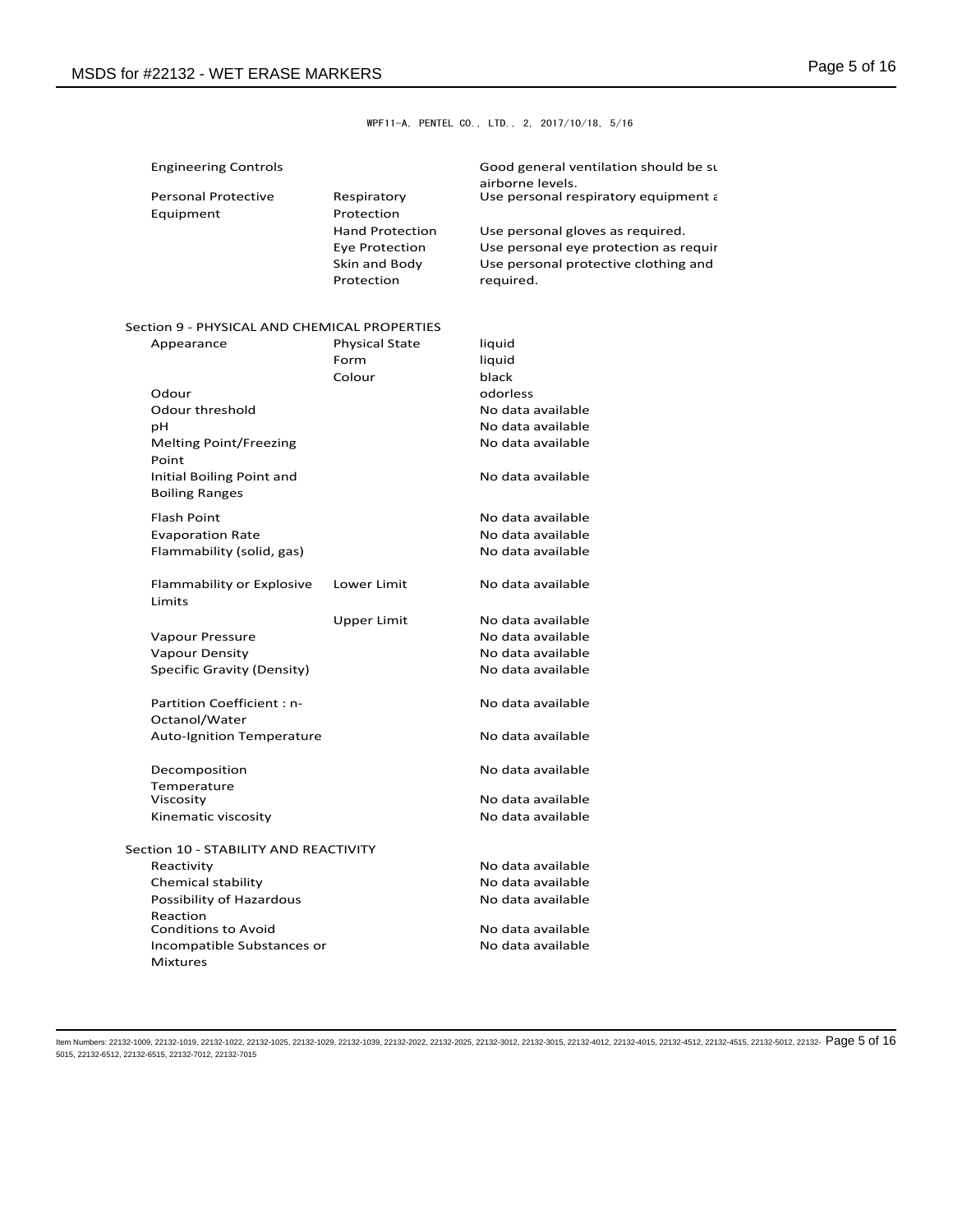WPF11-A, PENTEL CO., LTD., 2, 2017/10/18, 6/16

| Hazardous Decomposition<br>Products    |                         | No data available                                                           |  |  |
|----------------------------------------|-------------------------|-----------------------------------------------------------------------------|--|--|
| Section 11 - TOXICOLOGICAL INFORMATION |                         |                                                                             |  |  |
| <b>Acute Toxicity</b>                  |                         | No information available                                                    |  |  |
| Skin Corrosion/Irritation              |                         | No data available                                                           |  |  |
|                                        |                         |                                                                             |  |  |
| Serious eye damage/eye                 |                         | No data available                                                           |  |  |
| irritation                             |                         |                                                                             |  |  |
| Respiratory or Skin                    |                         | No data available                                                           |  |  |
| Sensitization                          |                         |                                                                             |  |  |
| <b>Germ Cell Mutagenicity</b>          |                         | No data available                                                           |  |  |
| Carcinogenicity                        |                         | No data available                                                           |  |  |
| <b>Reproductive Toxicity</b>           |                         | No data available                                                           |  |  |
| Specific target organ                  |                         | No data available                                                           |  |  |
| toxicity (single exposure)             |                         |                                                                             |  |  |
| Specific target organ                  |                         | No data available                                                           |  |  |
| toxicity (repeated                     |                         |                                                                             |  |  |
| exposure)                              |                         |                                                                             |  |  |
| <b>Aspiration Hazard</b>               |                         | No data available                                                           |  |  |
| Section 12 - ECOLOGICAL INFORMATION    |                         |                                                                             |  |  |
| Hazardous to the aquatic               |                         | No data available                                                           |  |  |
| environment (acute)                    |                         |                                                                             |  |  |
|                                        |                         |                                                                             |  |  |
| Hazardous to the aquatic               |                         | No data available                                                           |  |  |
| environment (long-term)                |                         |                                                                             |  |  |
| Hazardous to the ozone                 |                         | No data available                                                           |  |  |
| layer                                  |                         |                                                                             |  |  |
| Section 13 - DISPOSAL CONSIDERATIONS   |                         |                                                                             |  |  |
| <b>Residual Waste</b>                  |                         | Disposal should be in accordance with                                       |  |  |
|                                        |                         | regulations and standards by the resp                                       |  |  |
|                                        |                         | governments.                                                                |  |  |
|                                        |                         |                                                                             |  |  |
|                                        |                         | Commission a waste disposal compar<br>body who are licensed by local or reg |  |  |
|                                        |                         | to dispose of the material.                                                 |  |  |
|                                        |                         |                                                                             |  |  |
| <b>Contaminated Container</b>          |                         | Recycle containers after cleansing, or                                      |  |  |
| and Packaging                          |                         | disposal under the related laws and n                                       |  |  |
|                                        |                         | standards of the local governments.                                         |  |  |
|                                        |                         | In case of disposal of empty containe                                       |  |  |
|                                        |                         | content thoroughly.                                                         |  |  |
|                                        |                         |                                                                             |  |  |
| Section 14 - TRANSPORT INFORMATION     |                         |                                                                             |  |  |
| <b>International Regulations</b>       | Regulatory              | Not applicable                                                              |  |  |
|                                        | Information by Sea      |                                                                             |  |  |
|                                        | <b>Marine Pollutant</b> | Not applicable                                                              |  |  |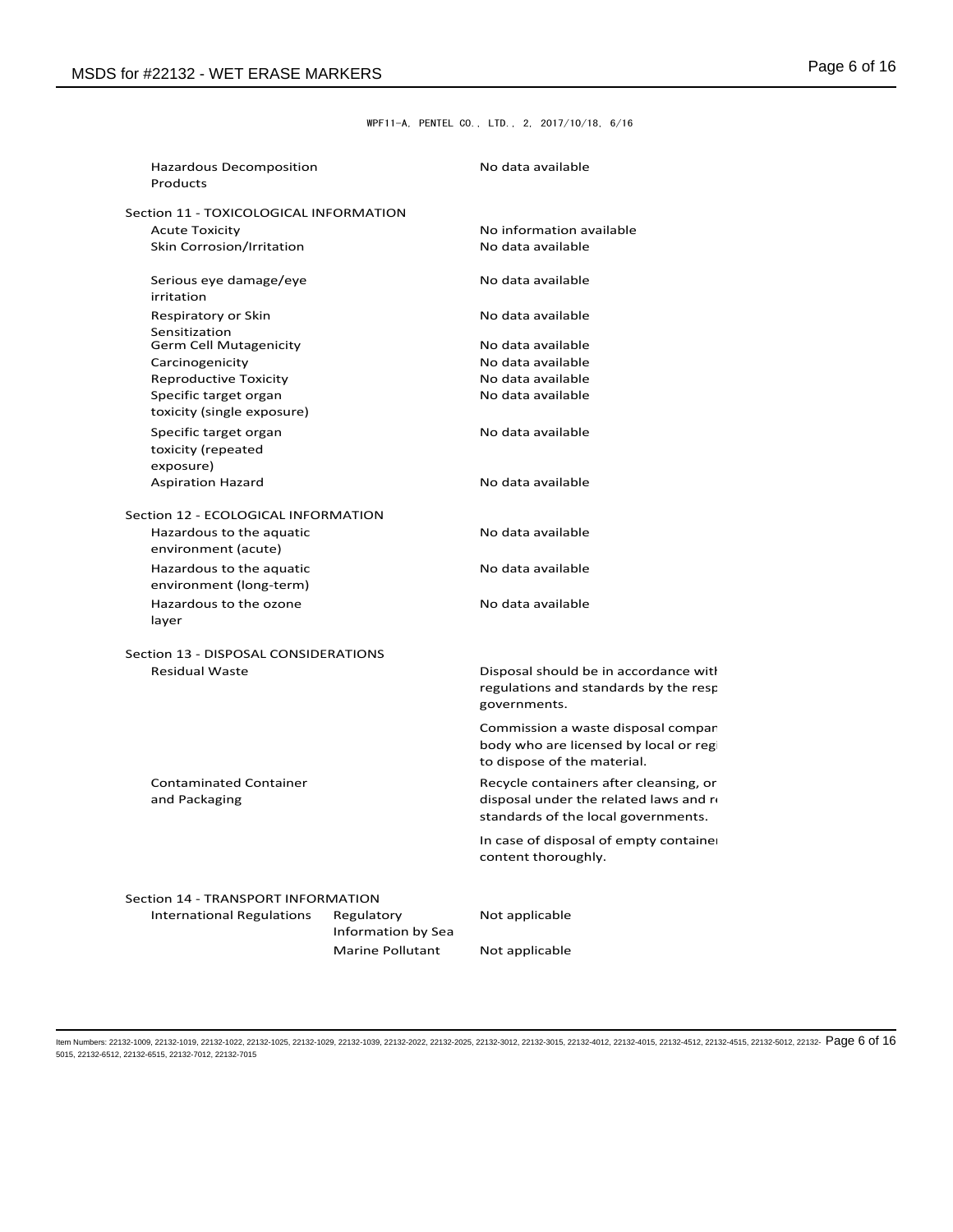WPF11-A, PENTEL CO., LTD., 2, 2017/10/18, 7/16

|                                                                 | Transport in bulk<br>according to MARPOL<br>73/78, Annex $\text{II}$ , and<br>the IBC code                           | Not applicable                                                                            |
|-----------------------------------------------------------------|----------------------------------------------------------------------------------------------------------------------|-------------------------------------------------------------------------------------------|
| Regulations in Japan                                            | Regulatory<br>Information by Air<br>Regulatory<br>Information by Road<br>or Rail                                     | Not applicable<br>Not applicable                                                          |
|                                                                 | Regulatory<br>Information by Sea                                                                                     | Not applicable                                                                            |
|                                                                 | <b>Marine Pollutant</b><br>Transport in bulk<br>according to MARPOL<br>73/78, Annex $\text{I}$ , and<br>the IBC code | Not applicable<br>Not applicable                                                          |
|                                                                 | Regulatory<br>Information by Air                                                                                     | Not applicable                                                                            |
| <b>Emergency Response Guide</b><br>Number                       |                                                                                                                      | Not applicable                                                                            |
| Section 15 - REGULATORY INFORMATION<br>your own responsibility. |                                                                                                                      | Regulatory information with regard to this product in your country or in your region shou |
| Section 16 - OTHER INFORMATION<br><b>Information Contact</b>    |                                                                                                                      | Nato: Thio information in furniched witho                                                 |

Other Property

Note: This information is furnished without warra implied. This information is believed to be accu knowledge of Pentel Co., Ltd. And Pentel of Ame not assume any legal responsibility for the use of of this information. Consumer Good and Office such, art and writing instruments must confo guidelines in accordance with LHAMA and mu properly to protect the consumer and do not requ SDS for this purpose. This SDS is for Chemical manufacturing and transport process as raw materials not the materials nonfinished product. It is a system that has been ch to be used by consumers. The product itself doe: SDS or MSDS as it is safe when used as intende tested in accordance with LHAMA and ASTM D University in the ACMI and WIMA programs and Non-Toxic to humans and requires no labeling  $\epsilon$ itself. OSHA controls MSDS and SDS guideline documents are intended to protect the workers in the

manufacture processes to create the process to create the process themselves. The process themselves themselves ltem Numbers: 22132-1009, 22132-1019, 22132-1022, 22132-1025, 22132-1029, 22132-2039, 22132-2022, 22132-2025, 22132-3012, 22132-3015, 22132-4012, 22132-4015, 22132-4512, 22132-4515, 22132-5012, 22132-  $\mathsf{Page\,7\,0f\,16}$ 5015, 22132-6512, 22132-6515, 22132-7012, 22132-7015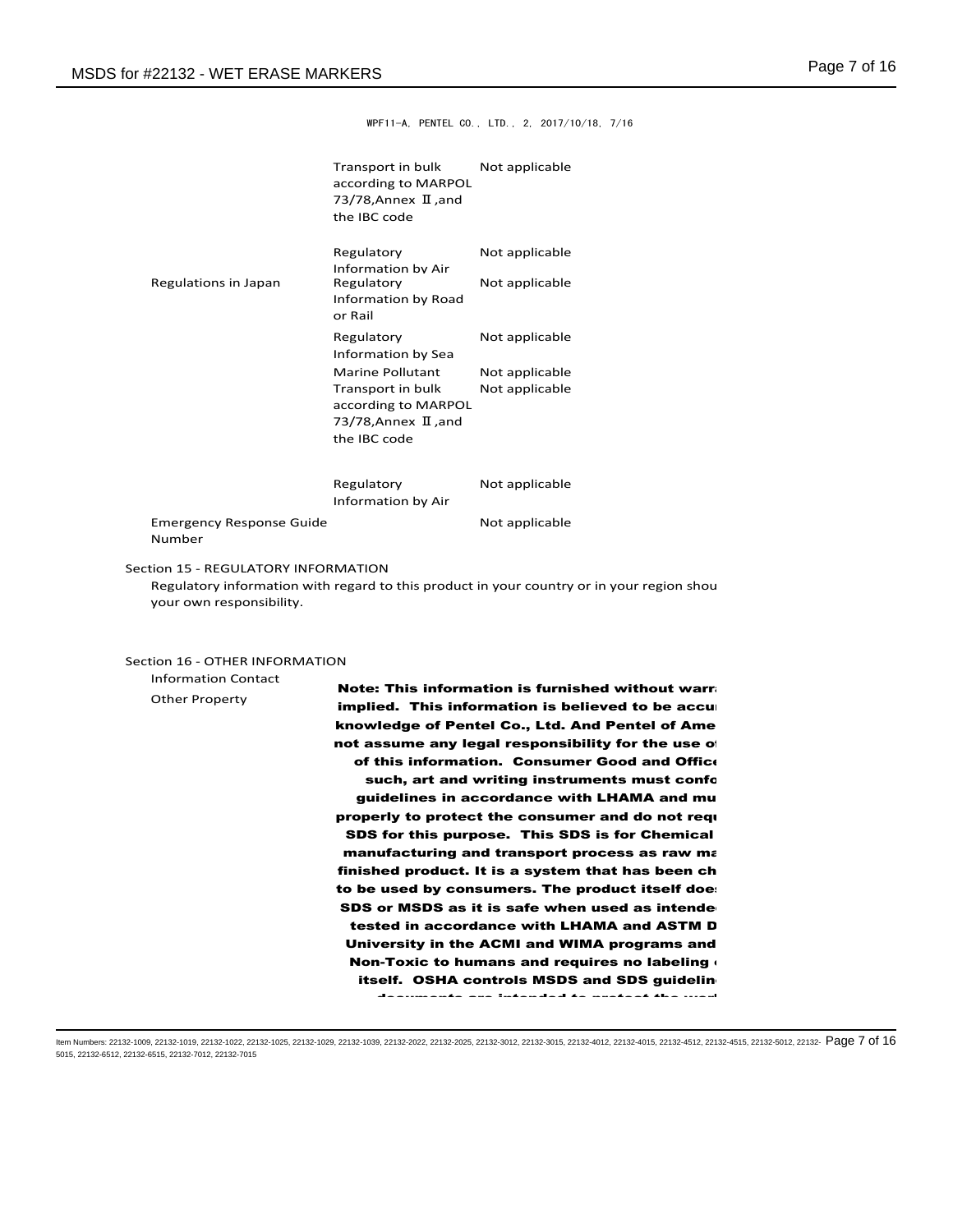WPF11-A, PENTEL CO., LTD., 2, 2017/10/18, 8/16

documents are intended to protect the work environment they perform their duties in thei manufacturing process to create the products Potential exposures, handling instructions, reco and Transportation Information contained is fo and expressly for these activities. OSHA has items as Articles.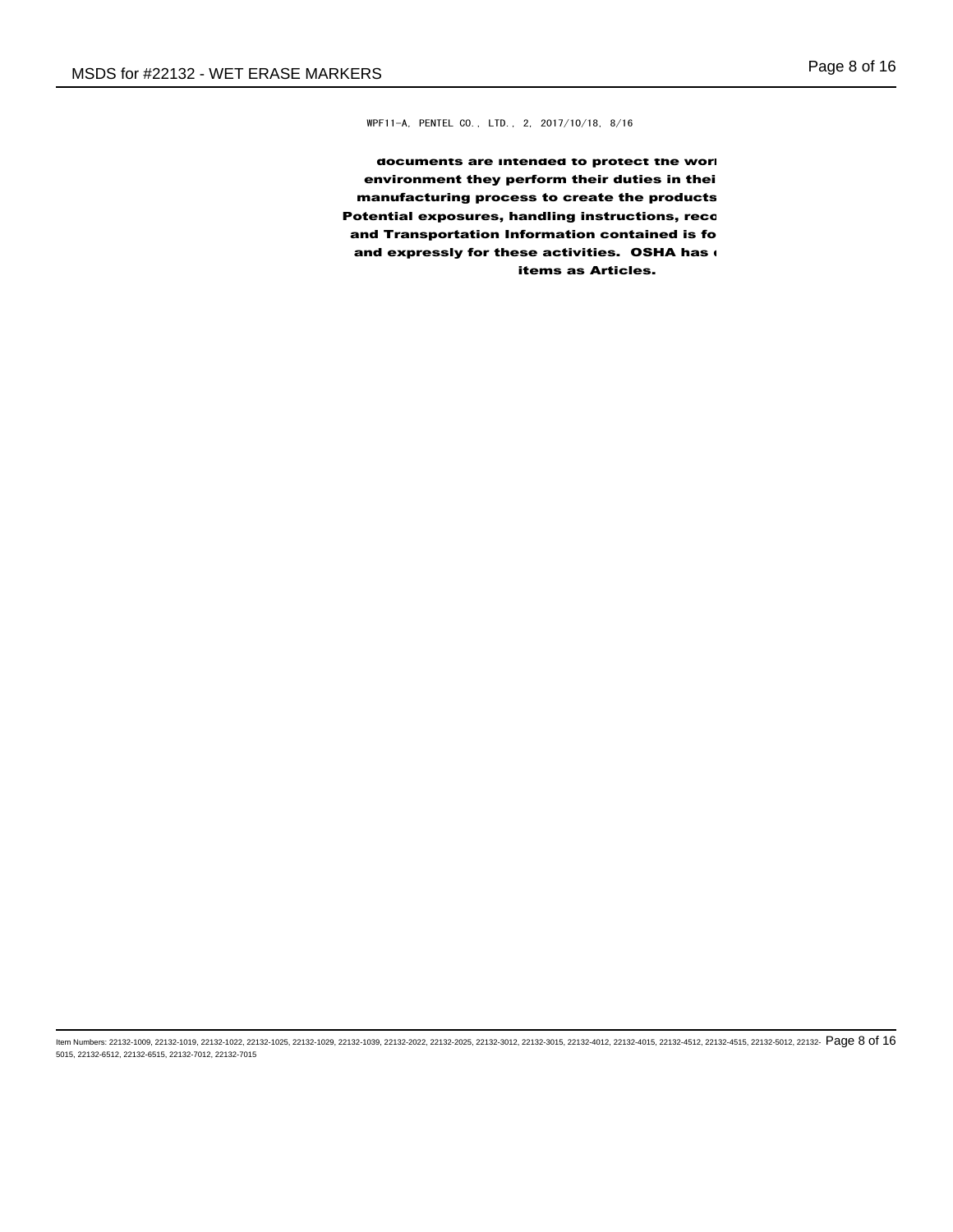WPF11-A, PENTEL CO., LTD., 2, 2017/10/18, 9/16

 $1/12/24$  $/18$  $1/19$ 

MW56-A Black)

ntario, CA 91761 0250

tegory 2B

Black Markers, SMW26-A.SMW56-A

xposure) Category central nervous

ed exposure) s,heart,central

: are Not applicable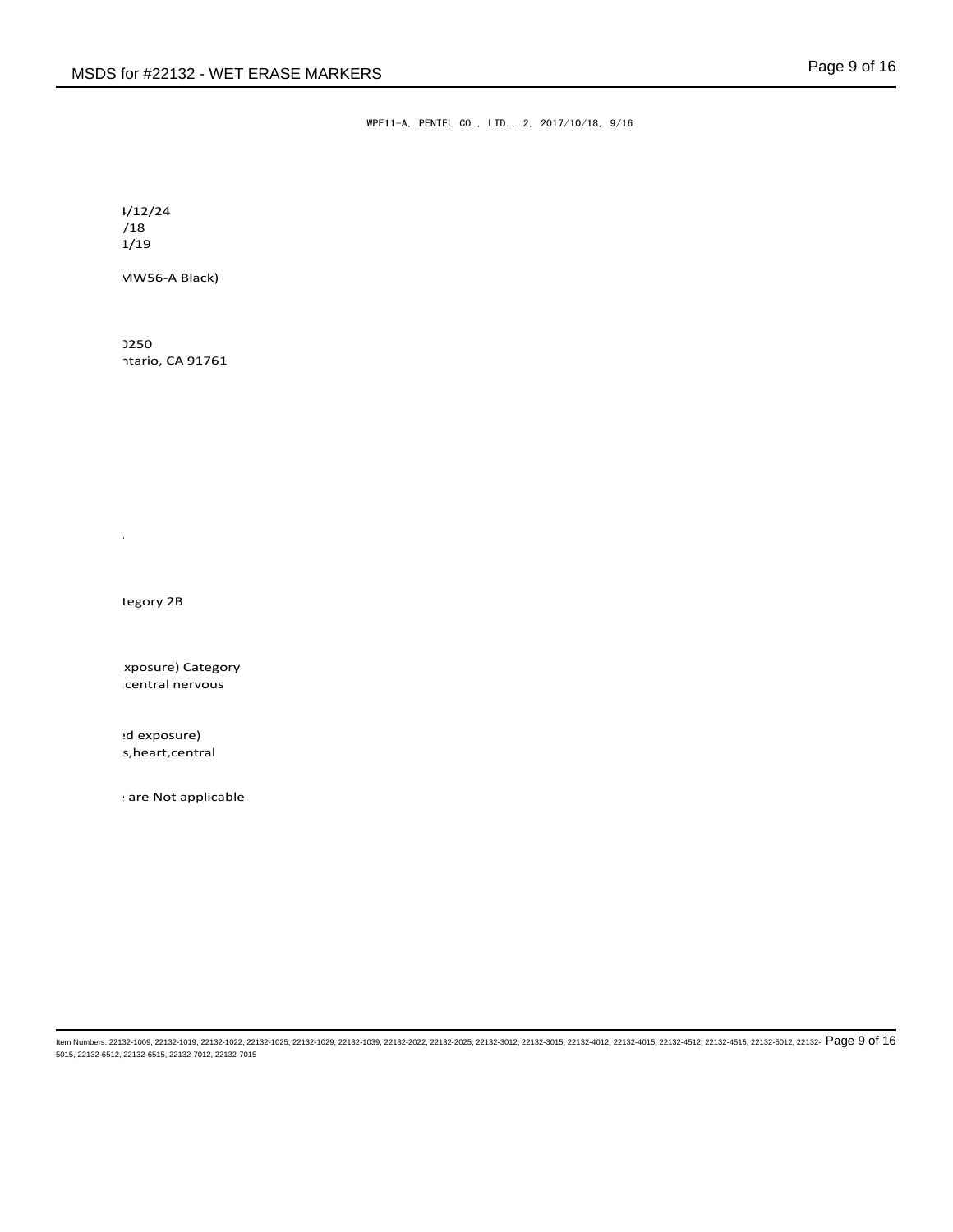WPF11-A, PENTEL CO., LTD., 2, 2017/10/18, 10/16

horn child H371 May 2013 us system diratory em, lung through

 $: (P201)$ 

ions have been

ay.(P260)

P264) g this  $H(P264)$ 

er for several resent and easy to do. Continue  $38$ 

I advice and

ou feel

advice and

accordance with ls (to be

CAS RN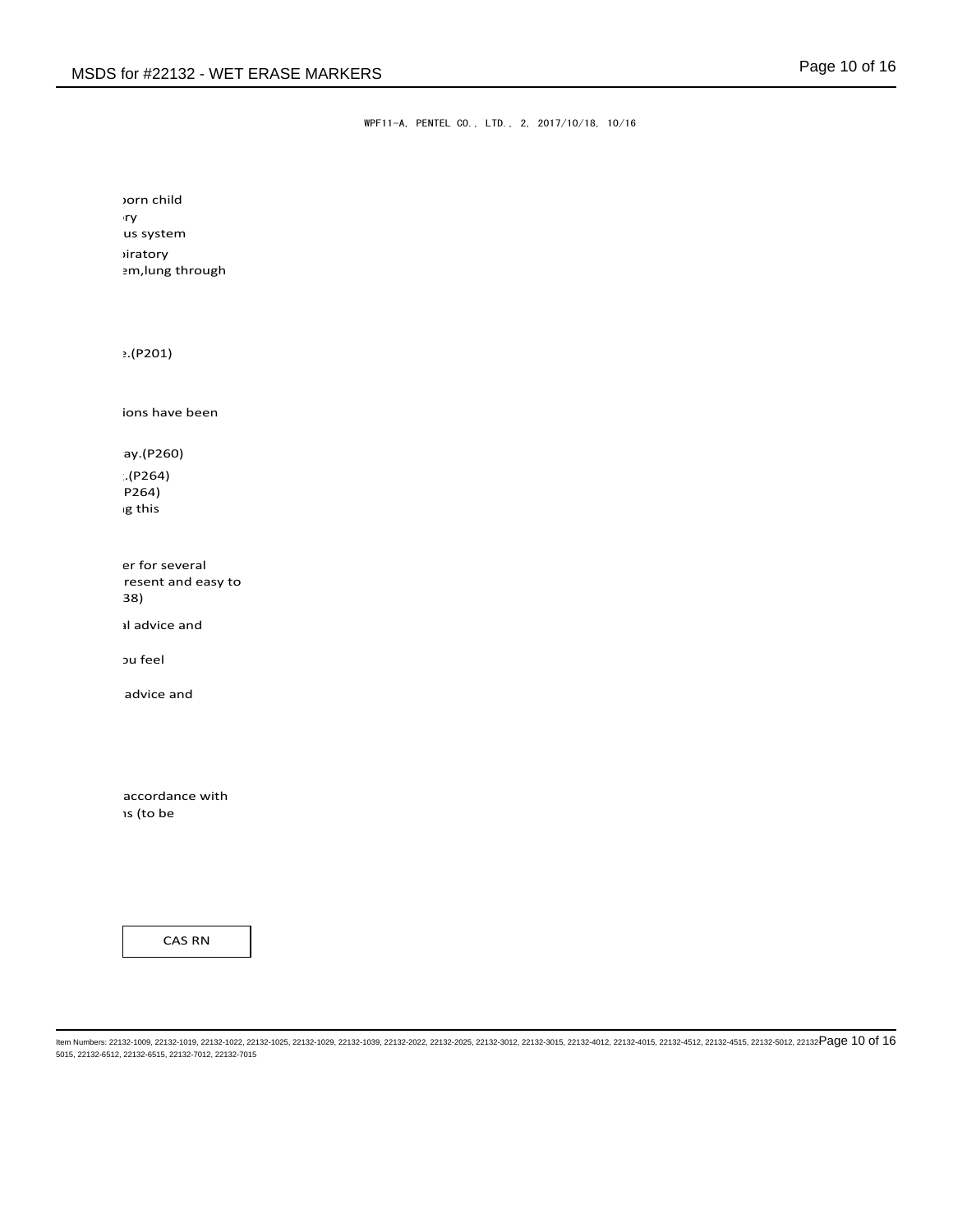WPF11-A, PENTEL CO., LTD., 2, 2017/10/18, 11/16

| 1333-86-4      |  |
|----------------|--|
| 13463-67-7     |  |
| 64-17-5        |  |
| 67-63-0        |  |
| $107 - 21 - 1$ |  |

I person to the llow easier

ou feel unwell.

edical advice and

al minutes. d easy to do.

ek medical

ou feel unwell. Rinse mouth. Do NOT induce vomiting.

gular foam.

ice on the environment by discharging into rivers.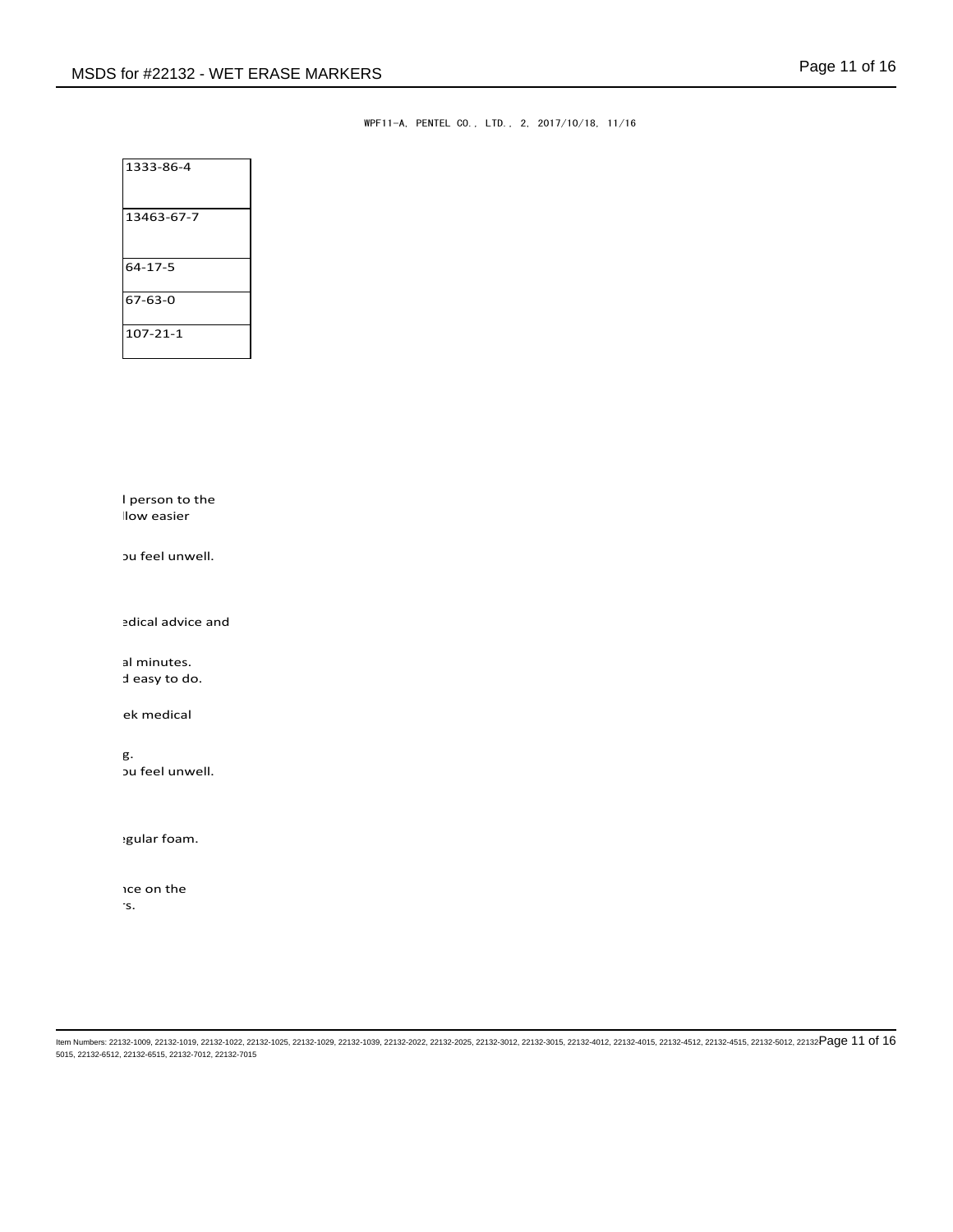WPF11-A, PENTEL CO., LTD., 2, 2017/10/18, 12/16

ct sunlight and irect sunlight. REACTIVITY". Wash hand thoroughly after handling. ed with necessary : ilator to store and REACTIVITY". ea thoroughly with asement, and  $\overline{\phantom{a}}$  and slippery Provide versonal "Section 8 -ROTECTION". Wash hand thoroughly after handling. **nould be prevented** ring sewage and drainage systems and bodies of water. ace in a disposal dry sand or earth),  $t$ then place in a chemical waste container.

re not legislated,

iners.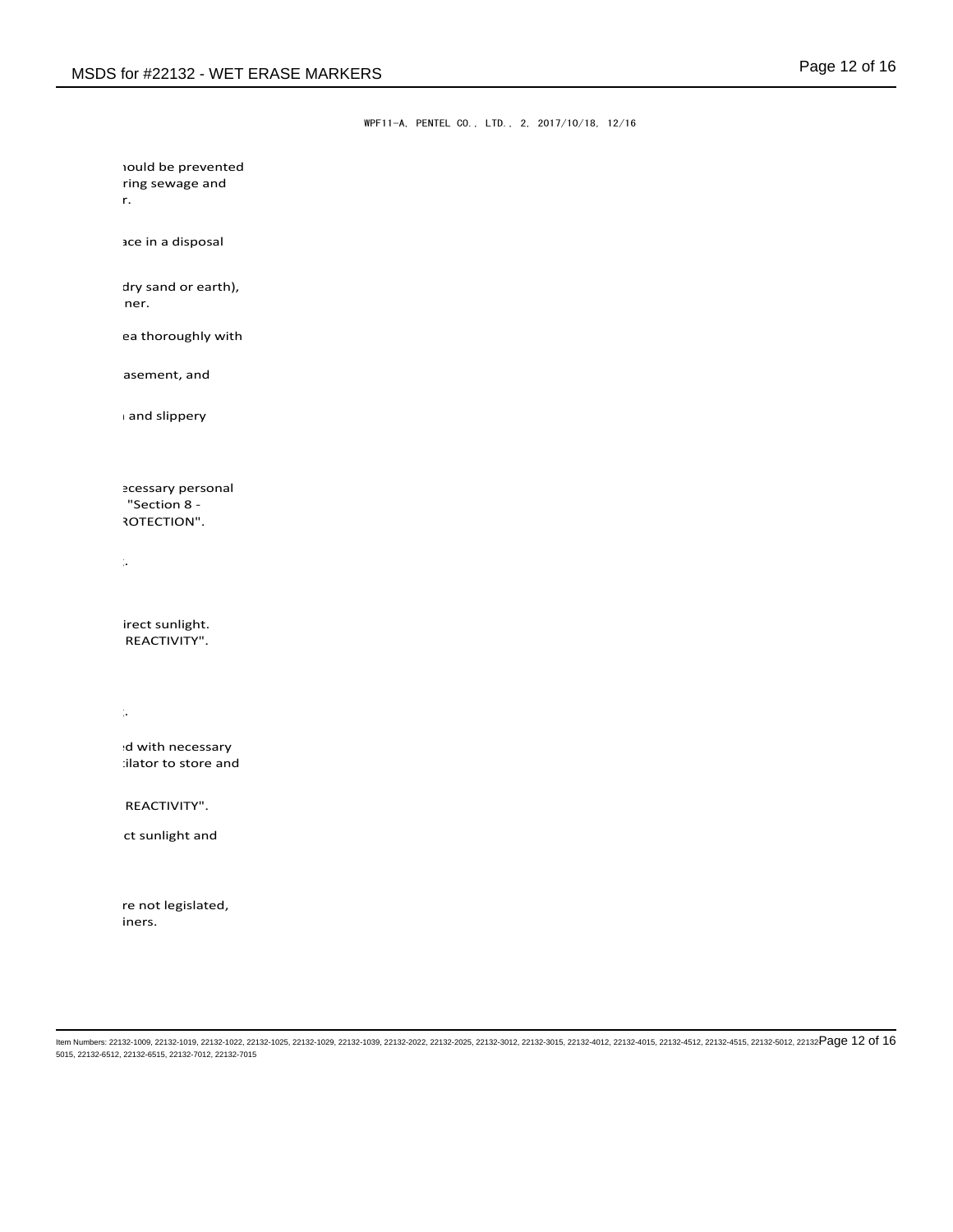WPF11-A, PENTEL CO., LTD., 2, 2017/10/18, 13/16

*deficient to control* 

1s required.

 $\mathbb{P}^{\mathsf{C}}$  personal execution as  $\mathsf{red}.$ face protection as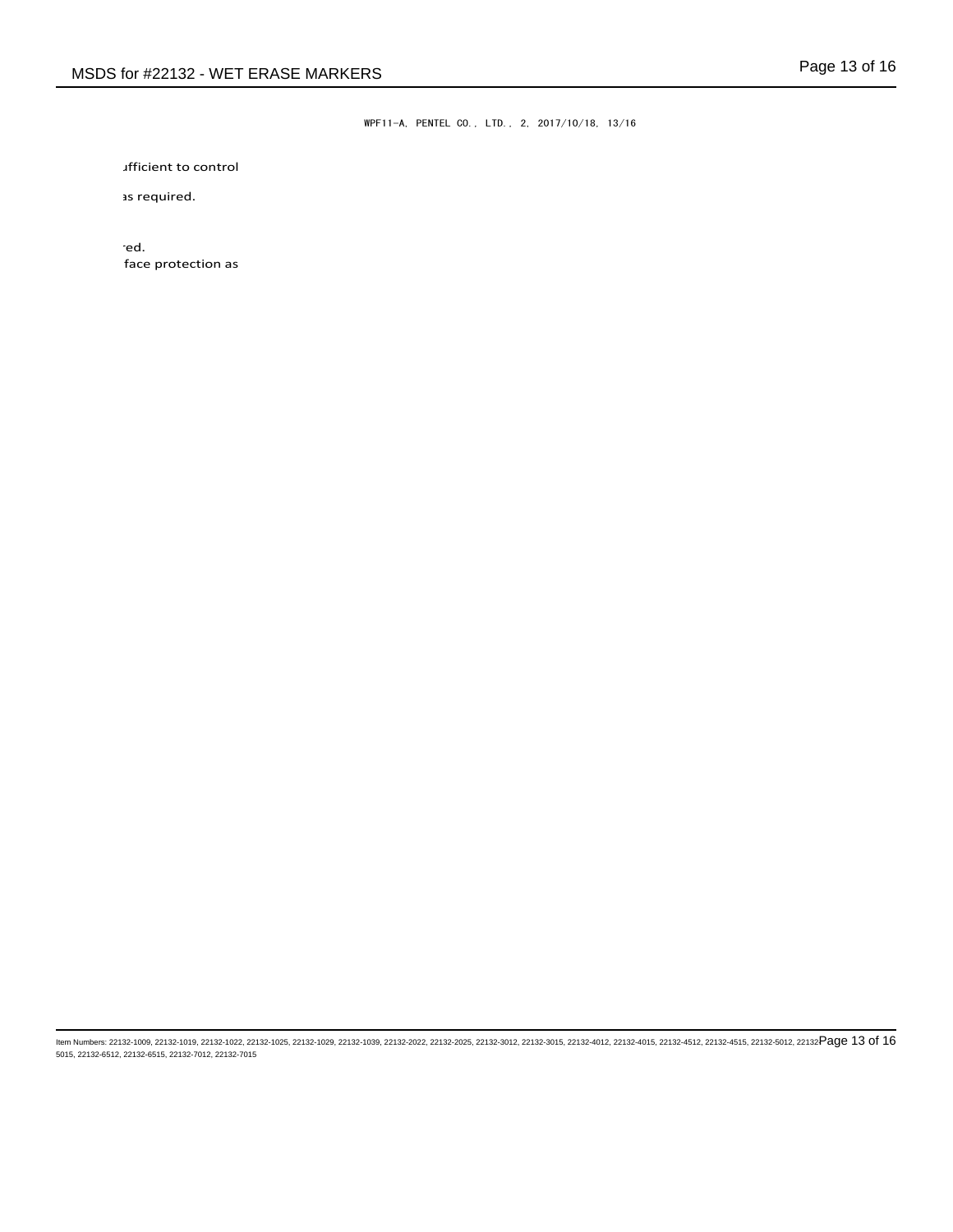WPF11-A, PENTEL CO., LTD., 2, 2017/10/18, 14/16

h applicable rective local

**iy, or a local public** ional government,

carry out the egulations and the

rs, remove the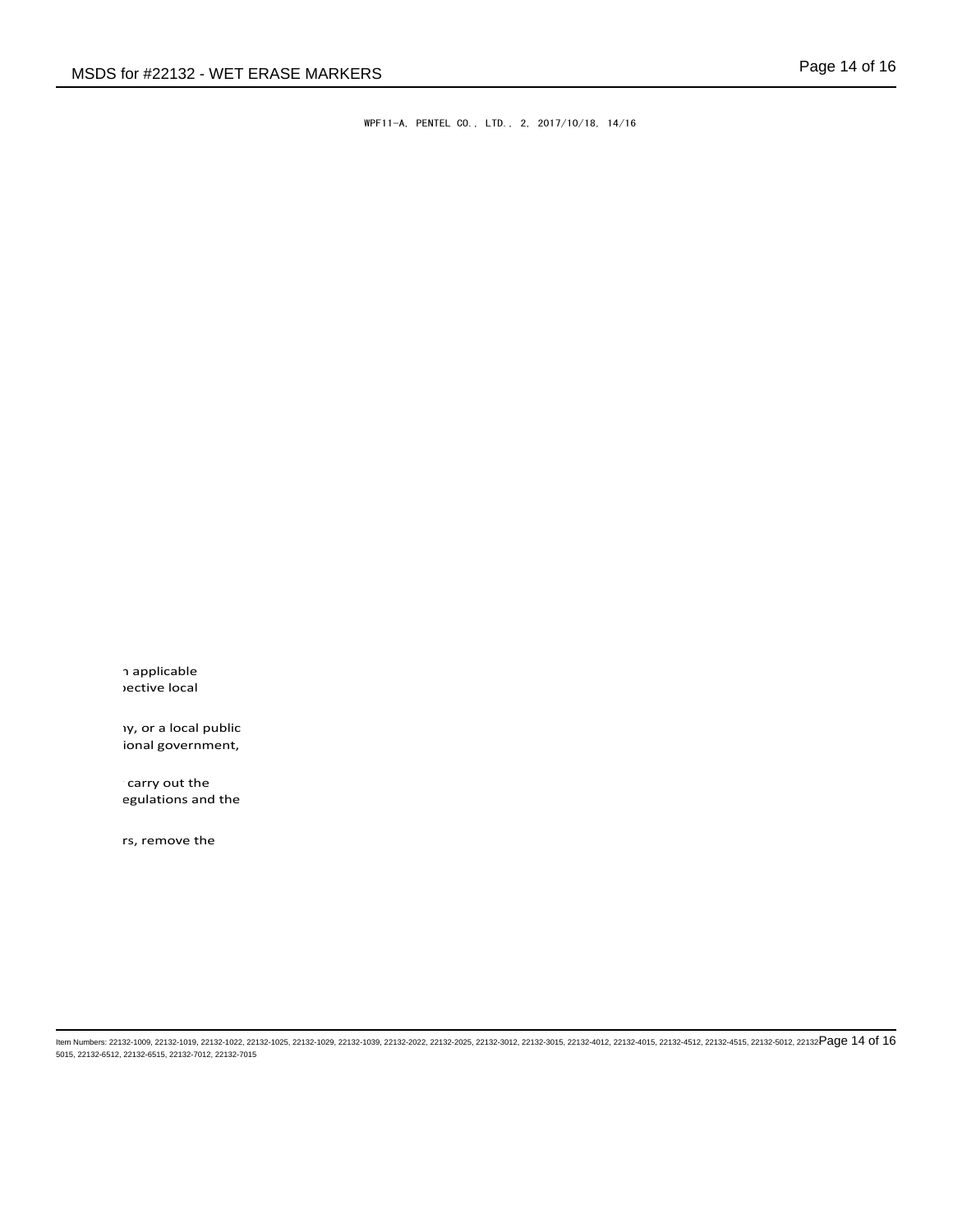WPF11-A, PENTEL CO., LTD., 2, 2017/10/18, 15/16

Id be examined by

anty express or rate to the best rica, Itd. We do f or the reliance **Products as urm to CPSC** st be labeled uire an MSDS or content in the **aterials not the** ecked and safe s not require an d and has been 4236 by Duke is determined of the product es and these documents are interested to protect the  $\alpha$ 

manufacturing process to create the products themselves. Item Numbers: 22132-1009, 22132-1019, 22132-1022, 22132-1025, 22132-1029, 22132-1039, 22132-2022, 22132-2025, 22132-3012, 22132-3015, 22132-4012, 22132-4015, 22132-4512, 22132-4515, 22132-5012, 22132- Page 15 of 165015, 22132-6512, 22132-6515, 22132-7012, 22132-7015